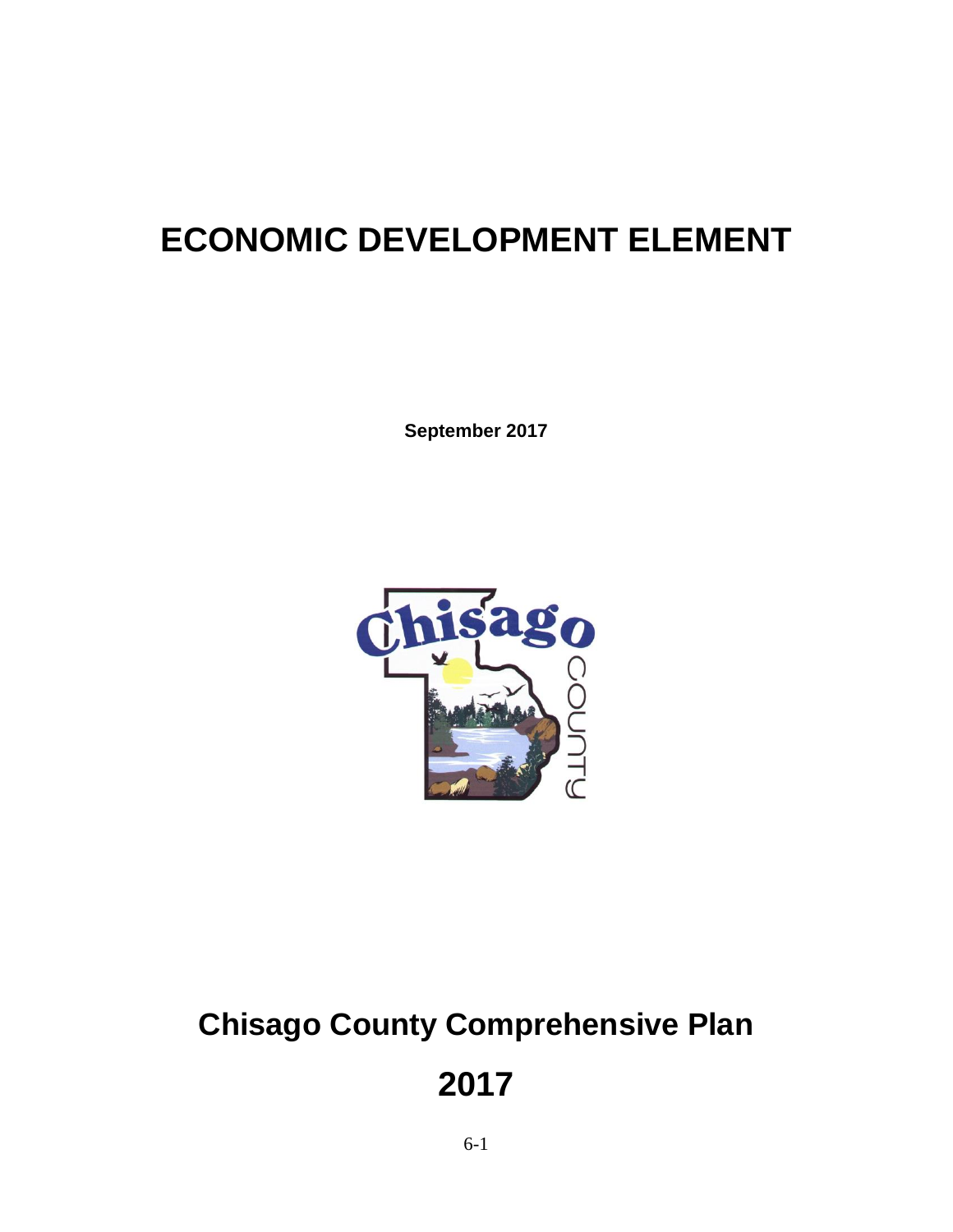#### **Economic Development**

#### **Introduction**

A strong, healthy business community is critical to the long-term well-being of Chisago County. Business is one of the key foundations to the high quality of life experienced in the county – both directly in the jobs it generates for the residents and indirectly through a diversified tax base that provides necessary resources. A healthy economy promotes the expansion and retention of existing businesses. It also encourages new business to consider locating in Chisago County. This, in turn, provides county residents with increased job opportunities and more buying power to support local businesses. It is essential the County establish and maintain economic and redevelopment strategies that are continually reviewed and modified to reflect changes in market conditions, service demands, resource allocation and current opportunities.

Chisago County's economic base, like its land use, changes dramatically from one part of the County to the other. The County's economic roots in agricultural production are quite evident over much of the area, where agriculture still plays a primary economic role as it has for more than a century. The County's urban areas have, over the last 30 years, transformed from small towns and cities with strong agricultural ties to a more diverse economy that is closely linked to the Twin Cities metropolitan area. Chisago County, when considered as a single entity, demonstrates diversity in its economic base. A diverse economic base lowers the risk of economic difficulty by distributing the effects of industry-specific cycle across the broader range of industries. This element examines the diversity of the County's economic base and the trends occurring in the County as a whole. The economic base is examined from the perspective of:

- The kinds of jobs located in the County;
- The wages paid by businesses located in the County;
- The businesses sales or value of products and services offered by businesses in the County.

Viewing the County as a single, unified economic entity does not reflect, however, the shape and reach of markets that drive the economic base of its distinct sub-areas. The county's geographic size also limits the usefulness of using County-wide statistics for many of the policy discussion that must occur within the Comprehensive Plan update process.

The County's demographic trends reflect the changes of the County's economic base. The economically transformative decades were between 1960 and 2000, when many agricultural areas saw steady transformation with a decreasing number of farms and the towns and cities saw population growth. Much of this increasing population was due to the burgeoning relationship between the County and the Twin Cities metropolitan region.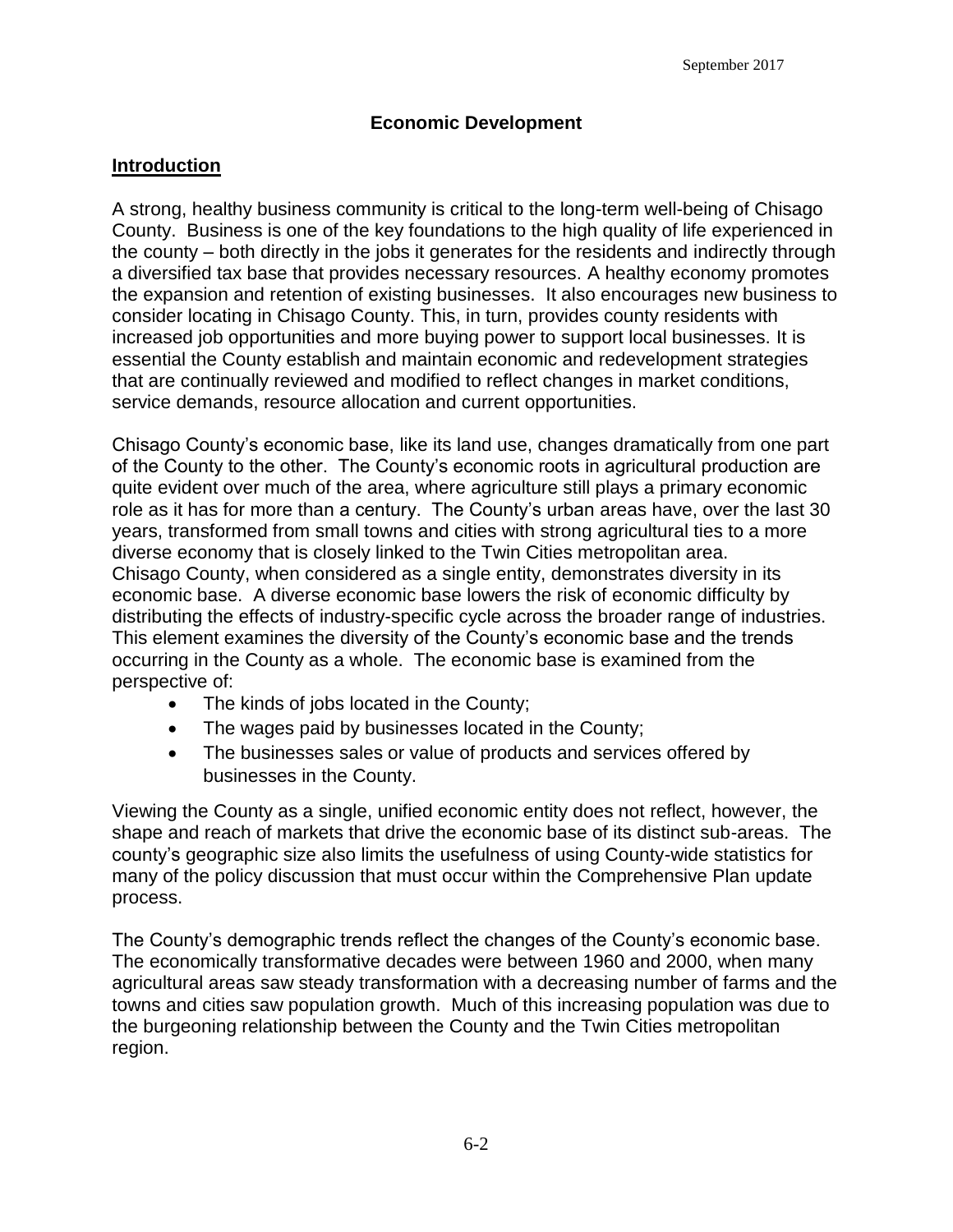#### **What is Economic Development?**

Economic development has different meanings to different people. The International Economic Development Council (IEDC) definition of economic development fits Chisago County's unique mix of social, geographic, political and economic qualities:

No single definition incorporates all of the different strands of economic development. Typically, economic development can be described in terms of objectives. These are most commonly described as the creation of jobs and wealth and the improvement of the quality of life. Economic development also can be described as a process that influences growth and restructuring of an economy to enhance the economic well-being of a community.

The primary goal of economic development is to improve the economic well-being of a community through efforts that entail job creation, job retention, tax base enhancements and quality of life. As there is no single definition for economic development, there is no single strategy, policy or program for achieving successful economic development in Chisago County. The role of government in economic development must be viewed in both a short and long-term perspective. That is, with any economic development plan or strategy, the focus is on short-term actions that support and sustain a long-term investment.

Economic development is carried out by organizations such as economic development authorities (EDA's), cities, port authorities, industry associations, the Minnesota Department of Employment and Economic Development (DEED), nonprofits, counties, chambers of commerce and businesses. Economic development includes many functions and disciplines – business development, marketing, infrastructure (roads, water, sewer, and fiber), real estate/ land use and finance.

#### **Why is Economic Development Important?**

Counties are responsible for providing core services, such as human services, criminal justice, public welfare and infrastructure. To ensure the delivery of these essential services, support job growth and maintain a healthy revenue base, Chisago County and all counties invest in economic development activities**.** Counties with strong economies have the financial resources necessary to support the services their residents need and desire. County economic development initiatives capitalize on the networks of public, nonprofit and private partners for successful economic development. The dynamics within the County economy affect the capacity of the County government to deliver services. County resiliency is based on the strength of the County economy. The ability of the County to thrive through changing physical, social and economic conditions depends on the prosperity of county residents, the success of local businesses and the availability of financial resources.

Economic development cannot be done in a vacuum – it is based on relationship building, partnerships and collaboration. Chisago County's and Minnesota's economic development and growth depend upon the independent actions of many players, the overwhelming majority of whom operate in the private sector. Yet government also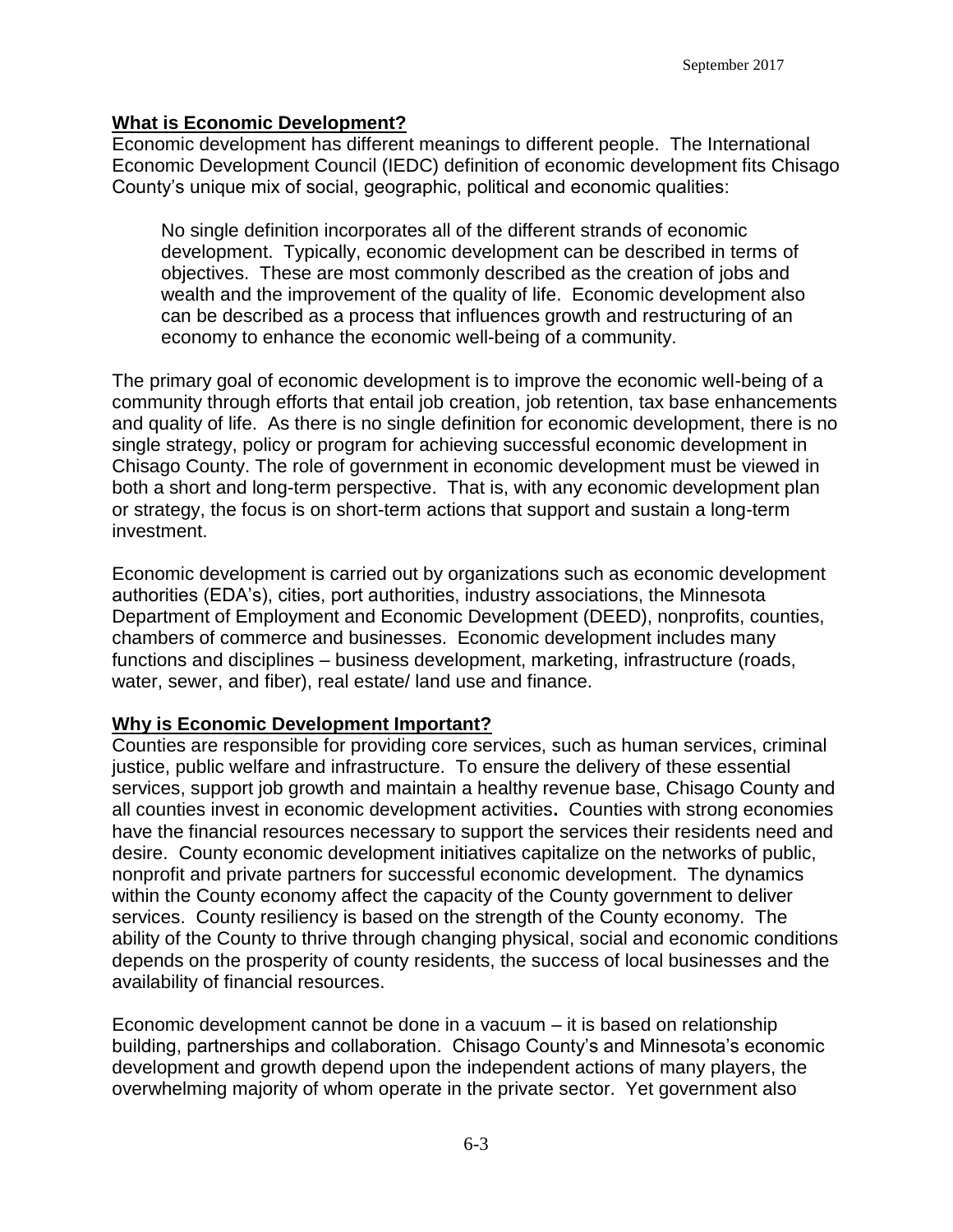plays a vital role as a strategic investor. Local government plays an essential role in local economic development. While the government does not create private-sector jobs, it can create an environment that encourages economic and job growth. The County can encourage economic growth by supporting the efforts of local communities, building programs and providing tools to compete for quality jobs, leveraging programs offered by partners and building strong relationships and coalitions with organizations that support economic improvements and overall County vision.

Public sector involvement in economic development arises from concerns about positive and negative spillover effects of development, failures in the information marketplace, existing but underused public infrastructure and private resources, the social impacts of growth and development and the political impacts of economic stagnation or decline. Chisago County recognizes the need to encourage continued investment into its economy. A strong business base supports the residential, retail and commercial sectors. Companies that require skilled workers pay a living wage (the minimum income necessary for a worker to meet their basic needs to maintain a safe, decent standard of living), attracting local residents. These residents, in turn, support the commercial and retail businesses within the County by spending their payroll in Chisago County. They also contribute their time to other community activities through volunteerism. Businesses that pay livable wages allow Chisago county residents with the time and the economic resources to invest in their homes and their community.

At its heart, economic development is about building healthy economies in order to have healthy communities. The following are just a few of the ways that economic development helps communities:

**Increased tax base**: The additional revenue provided by economic development supports, maintains and improves local infrastructure, such as roads, parks, libraries and emergency services.

**Job development**: Economic development provides better wages, benefits and opportunities for advancement.

**Business retention:** Businesses feel appreciated by the community and, in turn, are more likely to stay in town, contributing to the economy.

**Economic Diversification:** A diversified economic base helps expand the local economy and reduces a community's vulnerability to a single business sector.

**Self-sufficiency**: A stronger economic base means public services are less dependent on intergovernmental influences and alliances that can change with each election.

**Productive Use of Property**: Property used for its "highest and best use" maximizes the value of that property.

**Improved Quality of Life:** More local tax dollars and jobs raise the economic tide for the entire community, including the overall standard of living for residents.

**Recognition of Local Products:** Successful economic development often occurs when local residents and businesses buy and consume locally produced goods and products in the local market to a greater degree.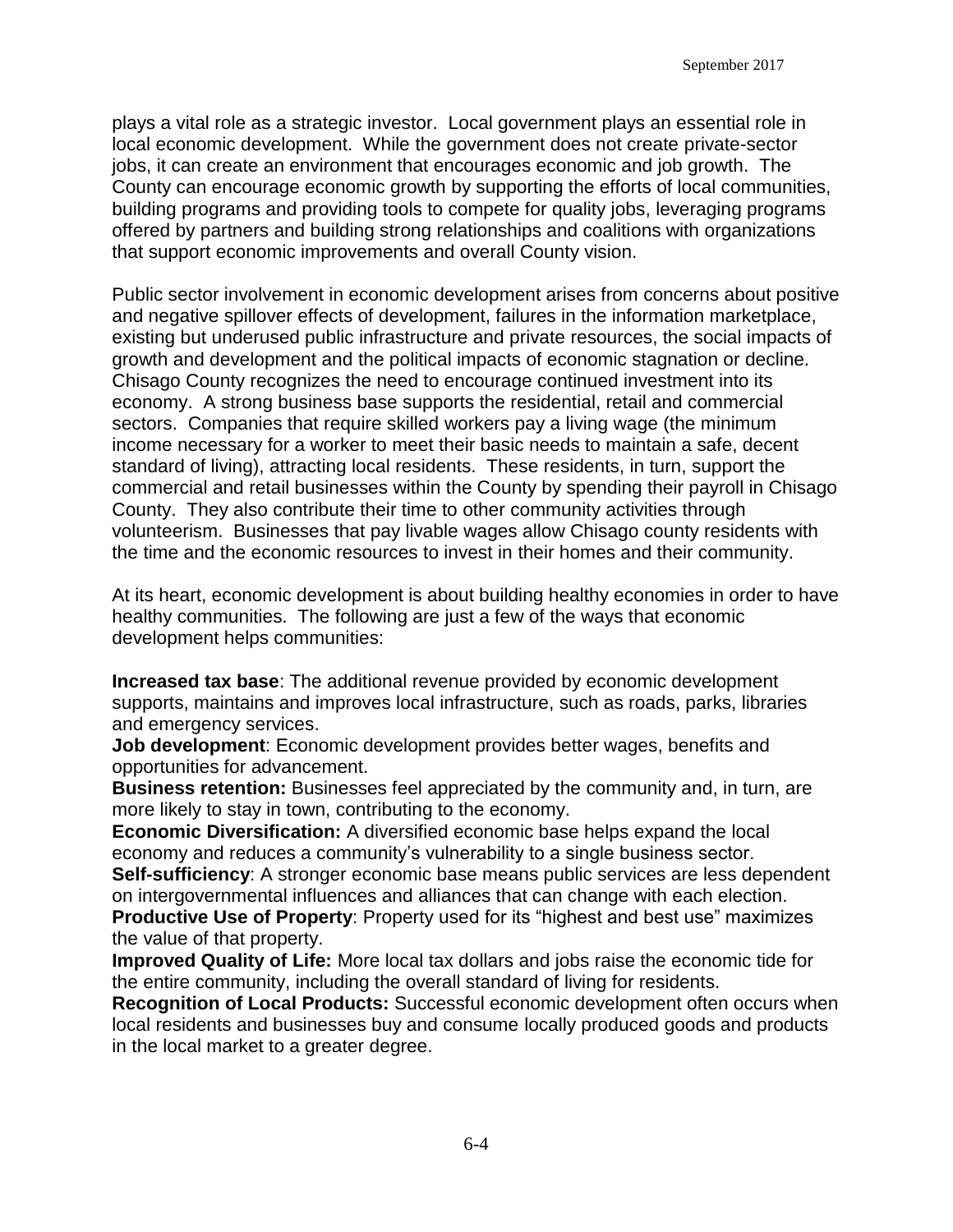#### **Why are local economic development benefits important?**

First, local economic development benefits are important for political reasons. For cities, counties and states, advancing their own economic development is of central importance as local governments are primarily interested in maintaining the economic vitality of the area for which they are responsible. Secondly, local economic development offers a benefit that is quite valuable to local residents – more and better job opportunities in their home community. Most Americans have strong ties to the familiar places and people of their home community. Some people will of course move if needed to attain greater economic success. Providing more or better jobs in the home community, however, allows local residents to attain greater earning while preserving their valuable ties to their home community.

As explained by economist Roger Bolton, "A sense of place is a concept widely used by geographers, architects and planners. It refers to a complex of intangible characteristics of a place that makes it attractive to actual and potential residents. The returns to the sense-of-place asset are a general measure of security – security of stable expectations and security of being able to operate in a familiar environment and to trust other citizens, merchants, workers, etc. There also is a basic feeling of pleasure at living in a community that has been created by a combination of social interactions in a particular setting. Creating more jobs and better jobs in a local community allows more local residents to stay and economically prosper while preserving and enhancing this important component of human well-being, a strong "sense of place".

#### **Chisago County Economic Development Guiding Principles:**

Market forces are the dominant drivers of the economy. Public policies influence economic development and growth, but they cannot supplant the private sector, nor should they try. Put another way, the private sector is the lead that drives the economy. As such, the County needs to work in partnership with the private sector.

The County should not duplicate or replace the work of cities and other public agencies. To this end, the County will work in collaboration with cities and public agencies and will provide leadership where the County can make the most difference.

The County supports a strong collaborative approach to economic development. No matter the location, new and growing economic development is a benefit to the entire county. Similarly, it is preferable if one city in the county does not steal or cause an existing business to relocate from another city within Chisago County.

The diversity of the County requires an adaptable and open-minded approach to economic development. The distinctive qualities of Chisago County require flexibility.

The County should pursue economic development strategies that take aim at the drivers of economic growth. Smart approaches to economic development will:

- Boost the productivity of key county and regional industries;
- Improve the quality of life to keep and attract talent;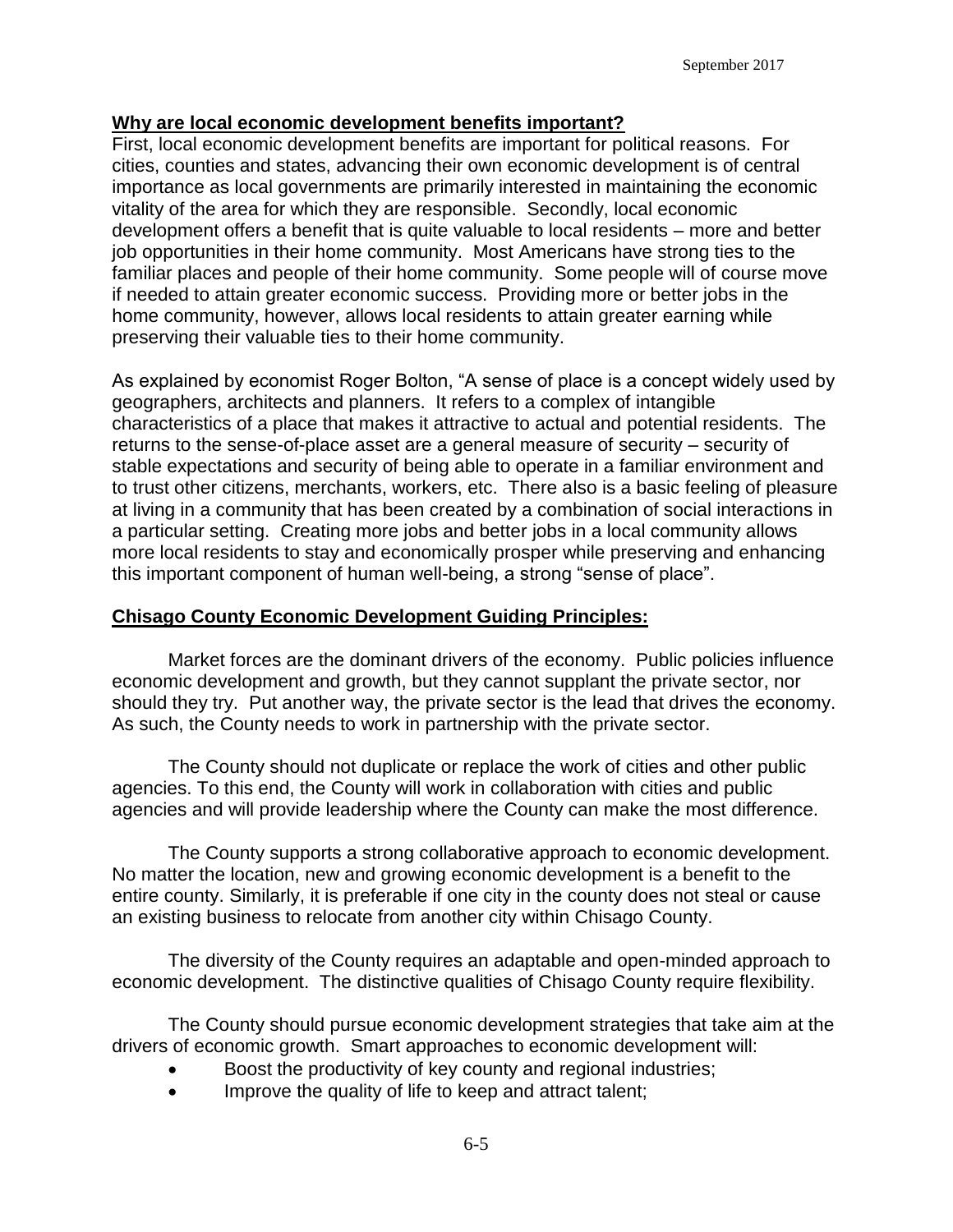- Encourage entrepreneurship;
- Encourage home-based businesses and rural tourism;
- Expand tourism and recreational activities throughout the County;
- Allow and encourage business market segments that help expand the County's economic base without expanding associated services:
- Focus on industries and occupations that provide high quality, goodpaying jobs; and
- Pay attention to industries and businesses whose sales bring new dollars into the County, retain dollars within the region, or otherwise strengthen the County's internal economic connections.

Several entities promote economic development in Chisago County or conduct studies on a regional basis relating to economic development and housing. The following provides a brief summary of the major organizations and their roles.

#### **Chisago County Housing and Redevelopment Authority – Economic Development Authority (HRA-EDA)**

The Chisago County HRA-EDA was formed in 1988 and offers a range of resources to public and private sector clients. These resources include:

1. Community Development: including securing and administering local, state and federal grants and loans, project planning, and program implementation;

2. Economic Development: including providing assistance to local units of government in Chisago County by financing the acquisition of commercial/industrial land, providing tax increment financing and tax abatement assistance and offering incentives to business looking to expand in or relocate to Chisago County;

3. Housing Development and Rehabilitation: including administering rehabilitation programs for multi-family and single family rehabilitation, multi-family and single family housing development and construction, and home purchase assistance; and

4. SBDC Services: The HRA - EDA is a Small Business Development Center (SBDC) satellite office. They provide free and confidential consulting services to business and those thinking of going into business. Services provided include: Access to capital and loan packaging; financial analysis and assessment; cash flow management; business plan development; general marketing; start up assistance; expansion assistance and relocation assistance.

The Chisago County HRA-EDA has a full-time Director that administers the programs for a five-member board and two County Commissioners serving as liaisons. In 2002, the HRA-EDA began using its levy authority for ongoing operations of the HRA-EDA and for the business development land acquisition program. Some incentives now offered by the EDA for development include: tax increment financing, employee and management training programs, revolving loan funds, programs available through the Minnesota Department of Employment and Economic Development (DEED) and SBA financing.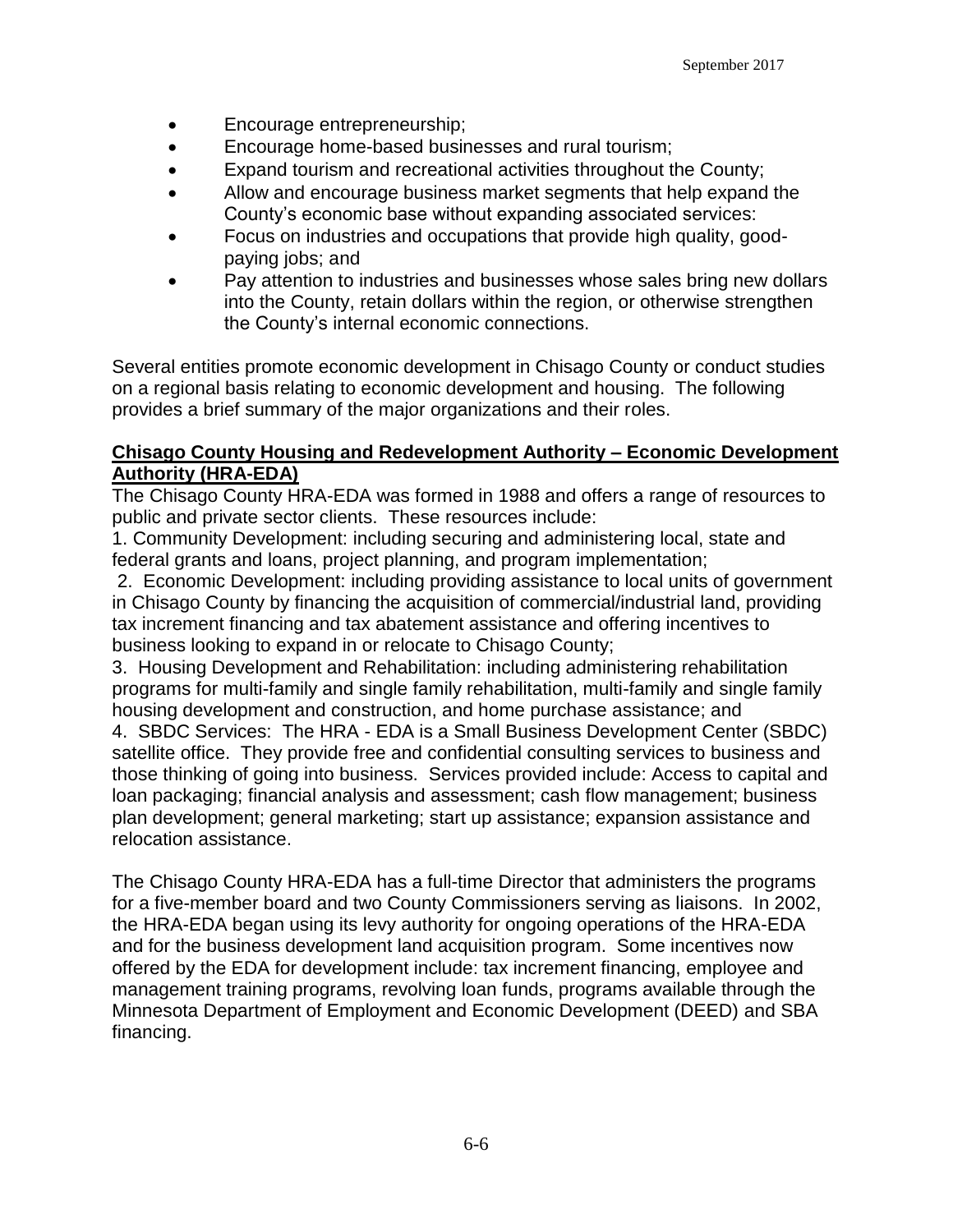#### **East Central Regional Development Commission**

The East Central Regional Development Commission was organized by petition of local units of government in the year 1973. Formation of regional development commissions - RDCs - is authorized under the Regional Development Act of 1969. The Minnesota Legislature passed an updated Regional Development Act in 1997. There are 13 development regions in the State of Minnesota. Twelve of the development regions were created by executive order of the Governor in 1969.

Chisago County is part of the East Central Regional Development Commission along with the counties of Isanti, Kanabec, Mille Lacs and Pine. The mission of this commission is to provide leadership and direction through creative problem solving by initiating projects and programs that lead to creative solutions to regional problems, by providing technical assistance and by identifying and developing available resources. The East Central Regional Development Commission provides a leadership role as an advocate for East Central Minnesota to bring about positive change.

Besides economic development technical assistance, the ECRDC has a gap lending loan program and a micro lending loan program for business expansion. The ECRDC also has a direct link to the Federal Economic Development Administrations (EDA) grant programs that assist communities attract and retain businesses.

#### **Initiative Foundation**

A network of regional non-profit foundations was established in the mid-1980s across the State of Minnesota. The general mission of these foundations is to strengthen the communities and the people that live there through leadership training, grant making and business development. The Initiative Foundation, formerly the Central Minnesota Initiative Fund, was formed in 1986 and it serves 14-county area in central Minnesota including Chisago County. A board of directors governs the group and its main office is in Little Falls.

In 1995, the Initiative Foundation prepared a regional economic development strategy and overall vision. The vision developed for the region was to:

*"Build on its many strengths in order to address concerns related to wages and opportunities, education and job skills, enterprise development, sustainable development and quality of life and physical infrastructure. Specifically, the region hopes to improve wages and job skills; increase job opportunities through business development, expansion, and attraction; and address physical infrastructure concerns that hinder economic development. The vision will be achieved through partnerships and cooperation."*

According to their website, the Initiative Foundation works daily to strengthen the economy and communities of Central Minnesota through:

- Loans and financing, we invest in businesses that create quality jobs.
- Grants and programs, we invest in organization that make our society strong.
- Donor services and charitable funds, we help people invest in their communities.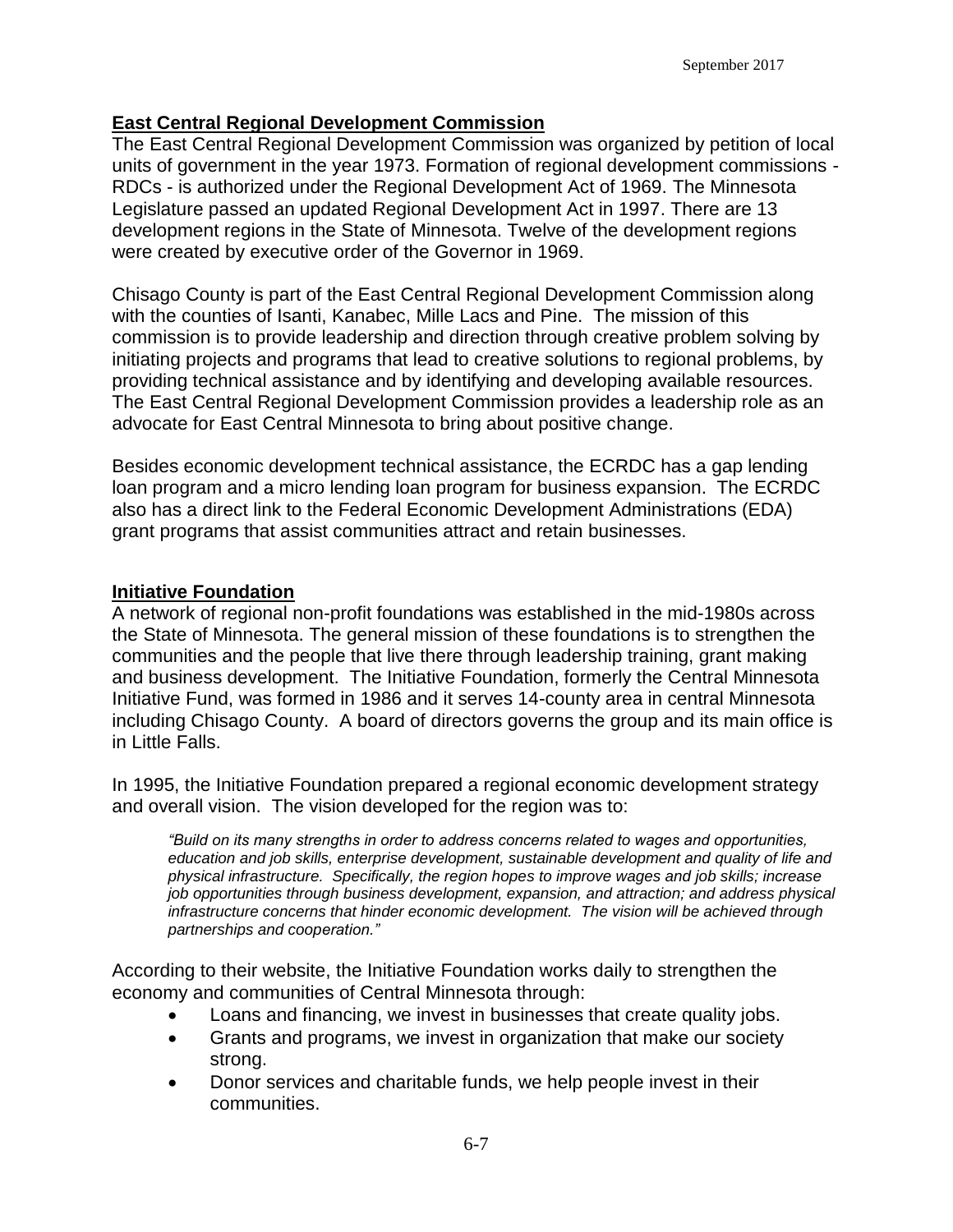The Initiative Foundation originally developed several specific actions aimed at helping the region attain the above vision including the following:

- Develop a program that encourages the development, attraction and expansion of firms that provide living wages.
- Make seed capital and equity for starting and expanding businesses more widely available.
- Target gap lending to areas of high unemployment and low income.
- Increase competition for workers by encouraging high skill/high wage industries to locate, develop or expand in the region.
- Develop a strategy that maximizes the region's comparative advantage, a program that strengthens industries in which the region has a comparative advantage.

For 2017 – 2019, the Initiative Foundation has set the following work priorities:

- Support and grow existing for-profit and nonprofit businesses.
- Help new entrepreneurs and the start-up of businesses and social enterprise ventures.
- Improve the economic status of financially disadvantaged people.
- Enhance kindergarten readiness for children (ages 0-5) living in poverty.
- Cultivate the next generation of leaders (ages 40 and under) working and living in our region.

### **GPS 45:93**

GPS 45:93 is the new name of the organization formally known as Northern Technology Initiative (NTI). GPS 45:95 is a non-profit organization dedicated to growing and attracting businesses with high paying jobs to the 5-County (Chisago, Pine, Kanabec, Isanti and Mille Lacs) region of East Central Minnesota. They are a regional economic development consortium strategically located along Interstate 35 between Minneapolis/St. Paul and Duluth. This makes it an ideal location for those companies serving the Twin Cities and Duluth areas.

The Mission Statement of GPS 45:93 is "Collaborate to strengthen the regional economy by:

- Providing a regional approach to workforce development, business attraction, retention and expansion.
- Acting as a conduit for members and the region to access resources and educational opportunities."

#### **GREATER MSP**

In 2011, Greater MSP was created to provide a regional approach to economic development. Greater MSP (Minneapolis Saint Paul Regional Economic Development Partnership) is a private, non-profit (501c3) organization dedicated to providing public and private sector leadership, coordination and engagement to grow the economy of the 16-county MSP region, including Chisago County. Greater MSP's mission is to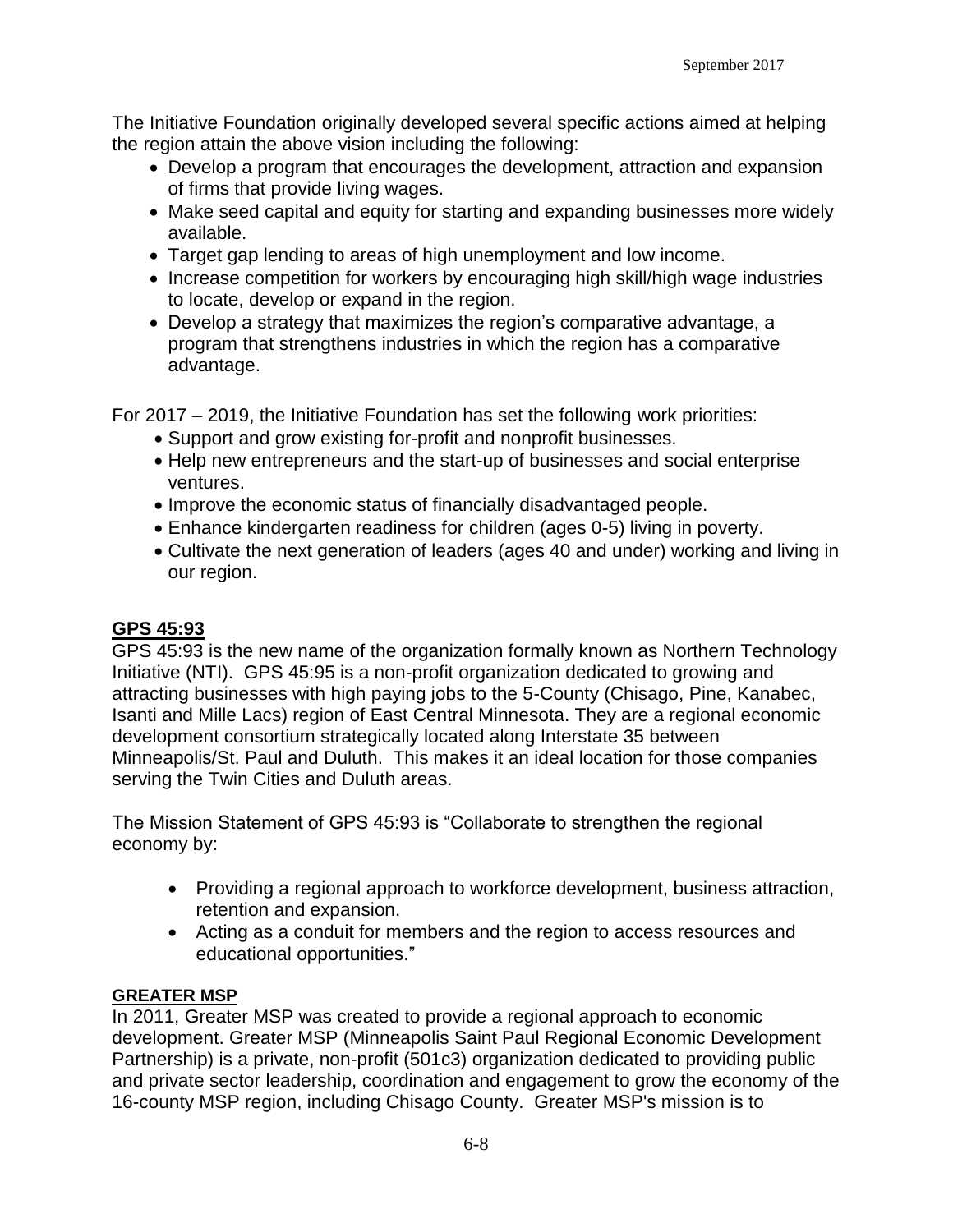accelerate job growth and capital investment in the 16-county region. Working with a broad array of partners and investors, the Greater MSP staff, Board and Partner Advisory Council have developed the region's first Regional Economic Development Strategy, based on three key pillars: 1) *Telling "Our Region's Story." 2) Retaining and attracting key talent with the launch of Make It. MSP, and 3) Building our "Sectors of Strength" for global leadership.*

The Greater Minneapolis Saint Paul Region is positioned to lead the world in solving its most important challenges, now and in the future. Safe and abundant food, clean water and health solutions will drive the global economy in the coming years. As a leader in these technologies and industries, the region has the R&D, financial and business service infrastructure to support them. Our highly educated and culturally connected workforce will create and contribute to businesses' success. Our quality of life and commitment to community will sustain that success. Businesses prosper here because people prosper here.

#### **City Economic Development Programs**

Several communities in Chisago County have economic development or housing and redevelopment programs. North Branch, Wyoming, Chisago City, Rush City and Lindstrom all have an Economic Development Authority. Taylors Falls has an Economic Development Commission.

#### **America's Best Cities (ABC) Competition**

In addition to the cities and their programs listed above, the cities of Chisago City, Lindstrom, Center City, Shafer and Taylors Falls, along with nearby townships and the Chisago Lakes School District, all started working together in 2015 as one community in the America's Best Communities (ABC) competition. The contest, sponsored by Frontier Communications, Dish, CoBank and The Weather Channel, has involved several steps, objective and goal development and plan creation to show how this one "community" is one of the best communities in all of the United States. To show how the Chisago Lakes area is one of the best communities in the United States, the group has been focusing its efforts on how the community continues to prosper by focusing on economic opportunity, community collaboration and a rich quality of life. Through these efforts, the group identified several outcomes or long-term goals they integrated across four focus areas including:

- Arts, Culture and Tourism
- Broadband
- Economic Development
- Quality of Life

The group developed plans with action steps and activities for implementing each of these focus areas. For economic development, the group's economic revitalization plan (dated November 2015) lists the following desired outcomes: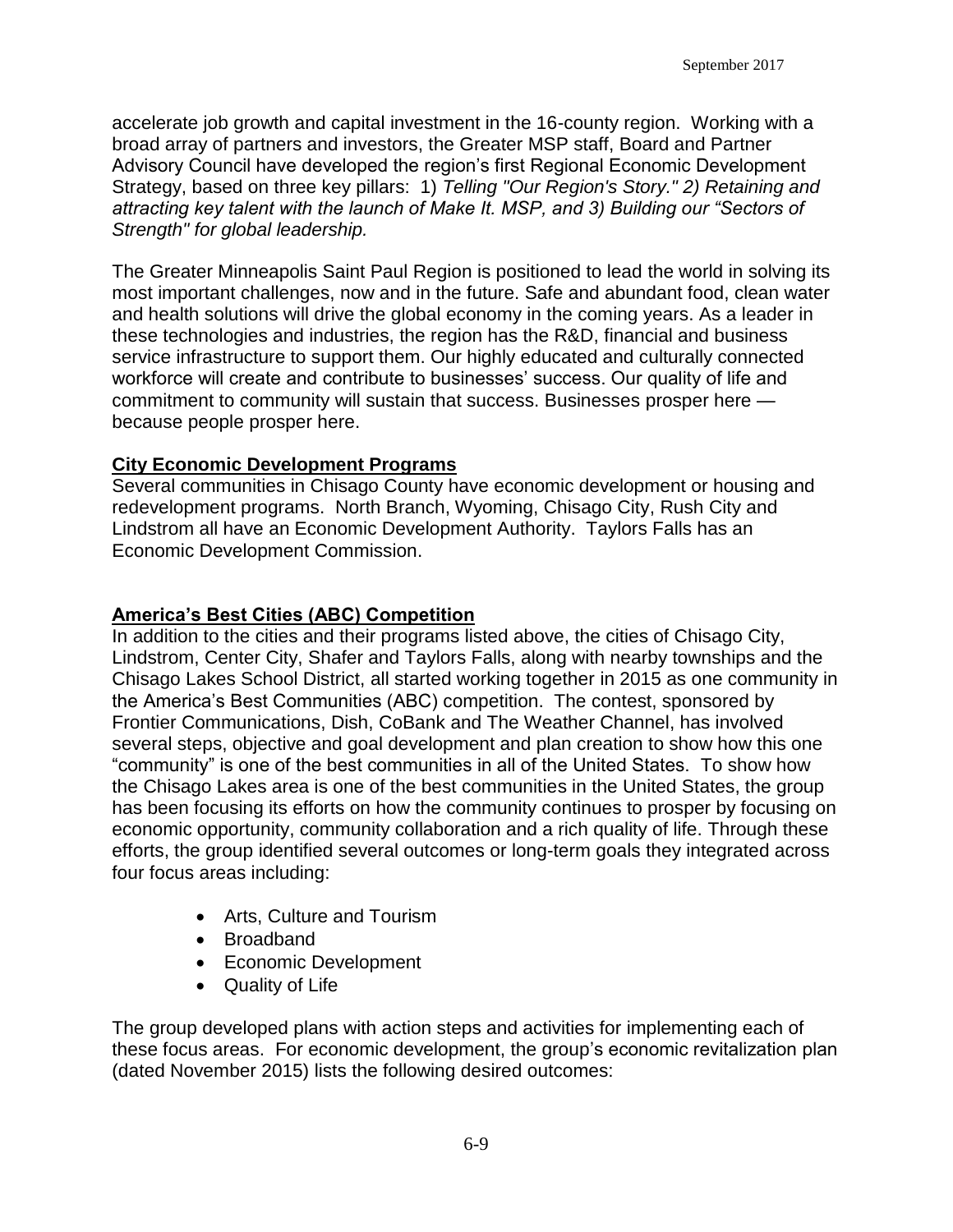- Stimulate new, high quality job opportunities
- Attract people and investment to Chisago Lakes
- Beautify Highway 8 and fill vacant storefronts

Through the group's hard work and dedication, the Chisago Lakes area made it through several rounds of the ABC competition. The competition started with 350 cities, was narrowed by the judges to a top 50 (which earned the group \$50,000 for use toward further developing their plans). In January 2016, Chisago Lakes area was named one of 15 semi-finalists and in April 2016 they were named as one of the eight national finalists (which earned the group another \$100,000). Since earning that prize, the collaboration used the money toward implementing the goals and objectives in their economic revitalization plan. As one of the eight finalists, they competed in April 2017 for the top prize of \$3,000,000 to use toward further implementation of their economic revitalization goals and plans for the Chisago Lakes area. Unfortunately, the collaboration found out in April 2017 that they did not win one of the three top prizes in the competition.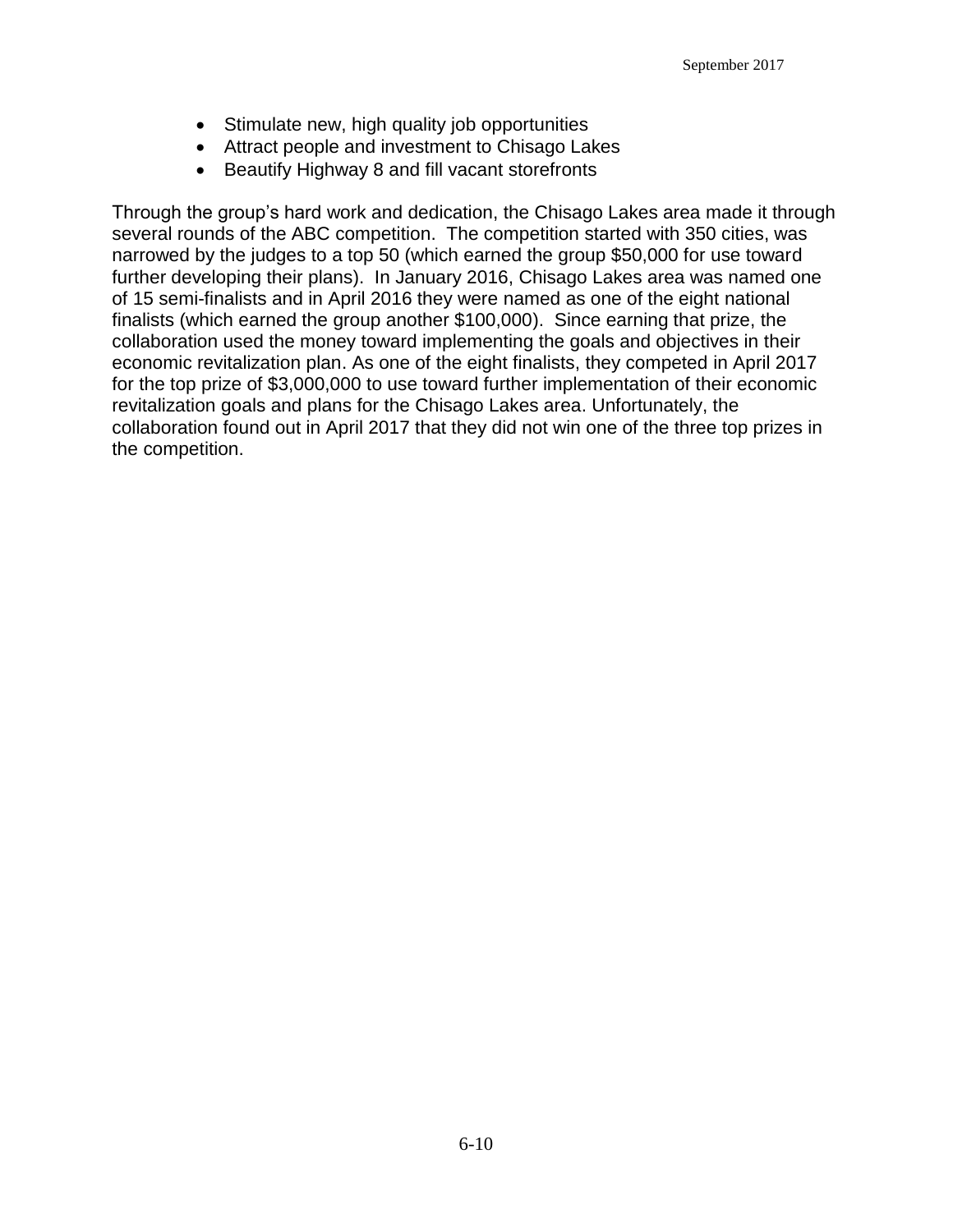#### **Overall Economic Development Issues & Baseline Information**

#### **Employment Conditions & Workforce:**

Employment conditions in the Chisago County area are favorable for expanding employers. Businesses can count on a growing workforce with a Chisago County location. The population of Chisago County is expected to increase 25% between 2015 and 2030 (from 54,293 to 68,071). In addition, Chisago County is easily accessible to the Twin Cities and to the highly skilled and educated workforce in the Twin Cities Area.

### **Labor and Employment Characteristics – 2014**

### **Chisago County Minnesota**

|                                                     | Labor<br><b>Force</b> | Labor Force   Unemploy.   Labor Force   Unemploy.<br><b>Partic. Rate</b> | Rate | <b>Partic. Rate</b> | <b>Rate</b> |
|-----------------------------------------------------|-----------------------|--------------------------------------------------------------------------|------|---------------------|-------------|
| <b>Total Labor</b>   29,213   69.2%<br><b>Force</b> |                       |                                                                          | 6.0% | 70.1%               | 6.5%        |

Source: 2010 – 2014 American Community Survey, 5-Year Estimates

### **Chisago County Labor Force Projections – 2015-2025**

|                                    | 2015                                    | 2025                                    | $2015 - 2025$<br>Change<br>(Numeric) | $2015 - 2025$<br>Change<br>(Percent) |
|------------------------------------|-----------------------------------------|-----------------------------------------|--------------------------------------|--------------------------------------|
|                                    | <b>Labor Force</b><br><b>Projection</b> | <b>Labor Force</b><br><b>Projection</b> |                                      |                                      |
| <b>Total Labor</b><br><b>Force</b> | 32,515                                  | 33,804                                  | 1,289                                | 4.0%                                 |

Source: Minnesota State Demographic Center and 2010-2014 American Community Survey

#### **Chisago County Total Available Labor Force and Population Estimates**

| Year | <b>Total Annual Average</b><br>Number in Labor<br>Force | <b>County Population</b> |
|------|---------------------------------------------------------|--------------------------|
| 2000 | 23,250                                                  | 41,101                   |
| 2010 | 29,314                                                  | 53,887                   |
| 2015 | 28,963                                                  | 54,293                   |

Source: Deed Laus Program and US Census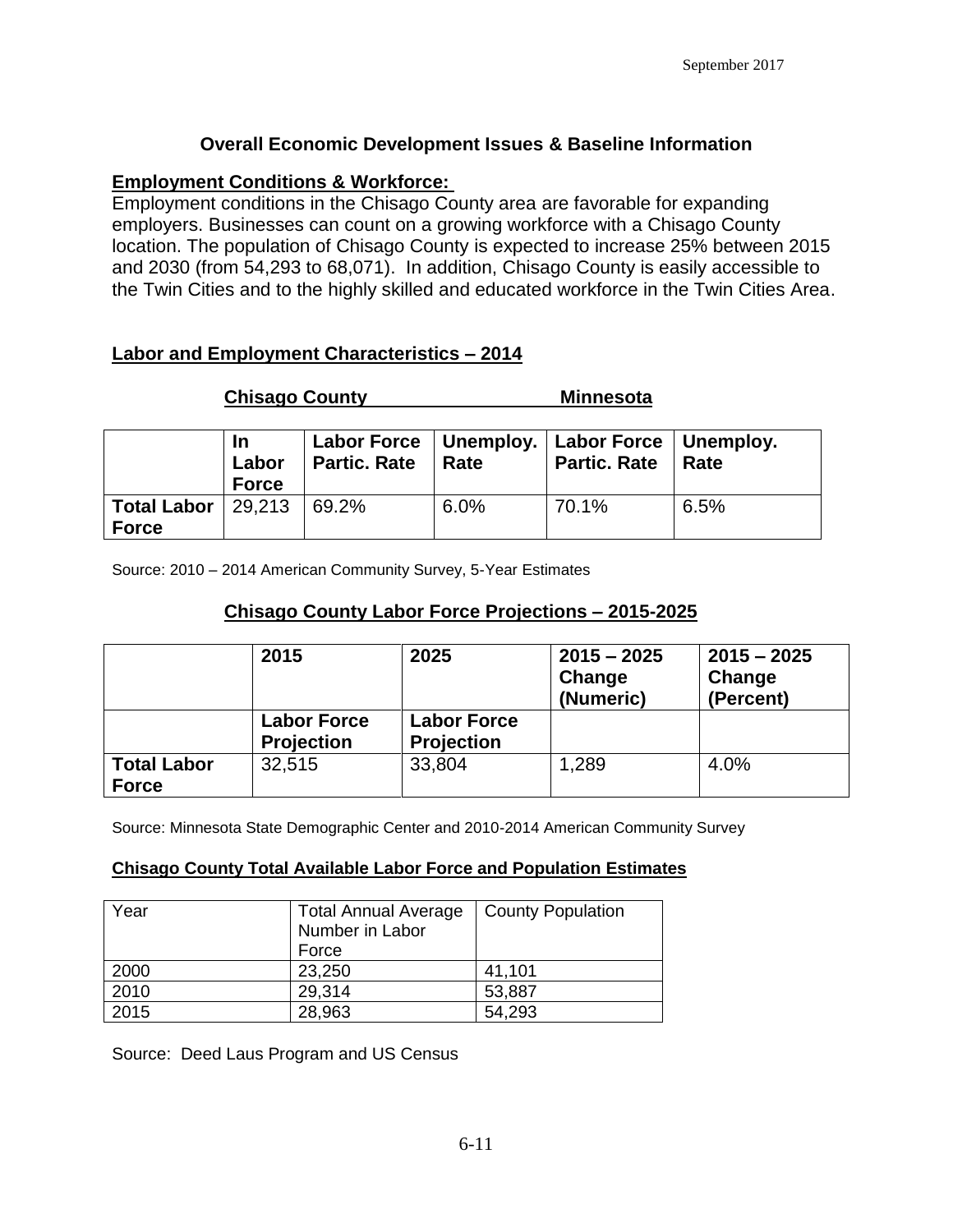#### **Annual Unemployment Rates**

|                     | <b>Chisago County</b> | <b>Minnesota</b> |
|---------------------|-----------------------|------------------|
| 2000 Annual Average | -3.7                  | 3.2              |
| 2010 Annual Average | -8.9                  |                  |
| 2015 Annual Average | 4.2                   |                  |

Source: Deed Laus Program

#### **Chisago Industry Employment Statistics – 2015**

|                                                              | 2015 Annual<br>Data       | 2015 Annual<br><b>Data</b> | $2010 - 2015$            | 2010 - 2015          |
|--------------------------------------------------------------|---------------------------|----------------------------|--------------------------|----------------------|
|                                                              | Number of<br><b>Firms</b> | Number of<br><b>Jobs</b>   | Change in<br><b>Jobs</b> | Percentage<br>Change |
| <b>Total, All</b><br><b>Industries</b>                       | 1,060                     | 14,855                     | 1,477                    | 11.0%                |
| <b>Construction</b>                                          | 181                       | 860                        | 176                      | 25.7%                |
| <b>Manufacturing</b>                                         | 90                        | 2,777                      | 962                      | 53.0%                |
| <b>Retail Trade</b>                                          | 143                       | 1,688                      | 178                      | 11.9%                |
| <b>Health Care and</b><br><b>Social</b><br><b>Assistance</b> | 86                        | 3,637                      | 91                       | 2.6%                 |
| <b>Educational</b><br><b>Services</b>                        | 17                        | 1,341                      | 19                       | 1.4%                 |
| <b>Accommodation</b><br>and Food<br><b>Services</b>          | 73                        | 1,124                      | $-27$                    | $-2.3%$              |
| <b>Other Services</b>                                        | 107                       | 389                        | 36                       | 10.2%                |
| <b>Public</b><br>Administration                              | 38                        | 1,047                      | 50                       | 5.0%                 |

Source: DEED Quarterly Census of Employment and Wages program

In 2014, about 77 percent of Chisago County's working residents commuted outside of the area to work everyday. Due to great transportation access, residents of Chisago County enjoy both the atmosphere of a smaller community and the resources of a metropolitan area.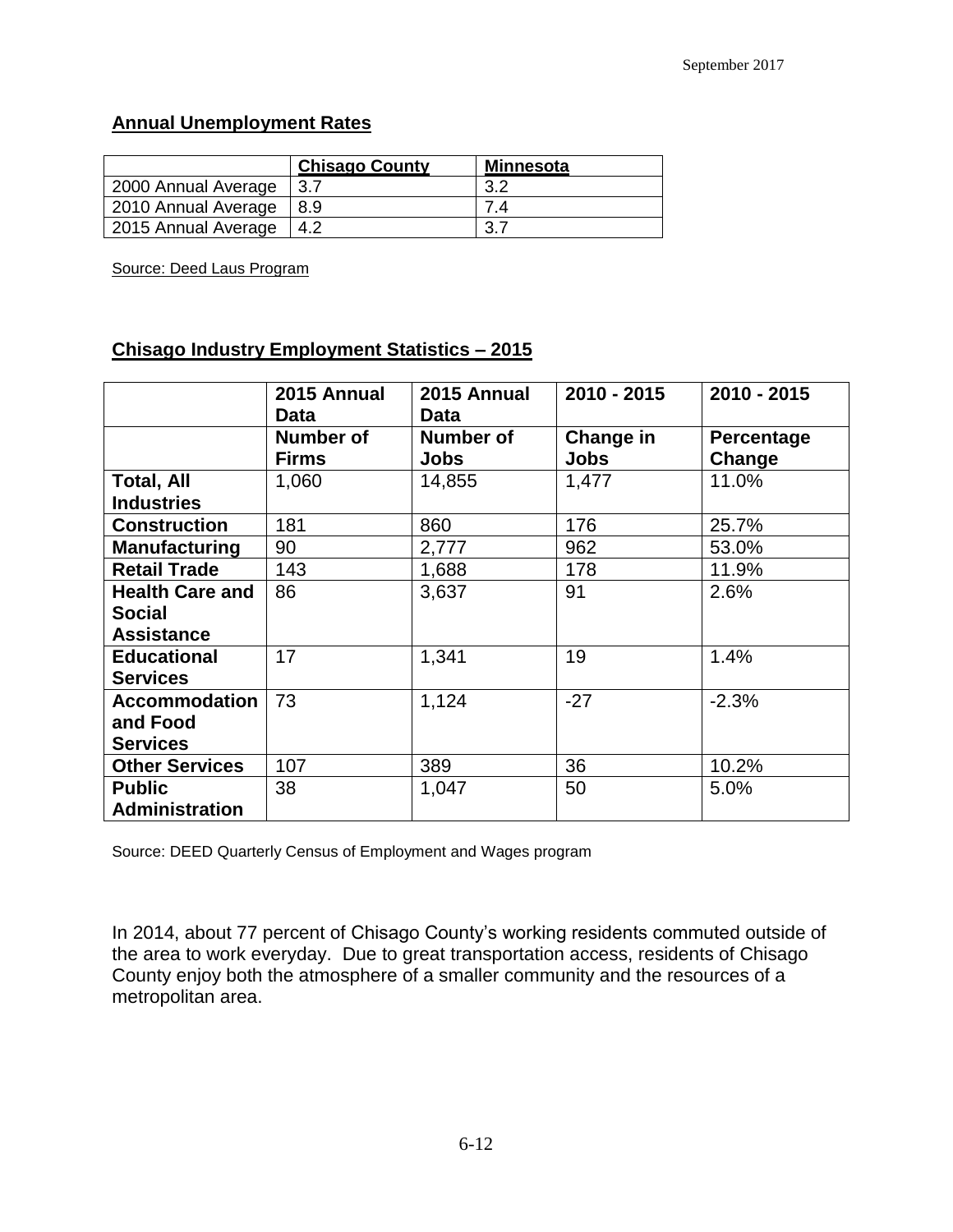#### 2014 Commute Shed (Counties where 2014 Labor Shed (Counties where Chisago County workers are employed) Chisago County workers are employed)

| <b>Commute to:</b>    | <b>Percent</b> |
|-----------------------|----------------|
| Chisago County, MN    | 23.4%          |
| Ramsey County, MN     | 18.9%          |
| Hennepin County, MN   | 18.1%          |
| Washington County, MN | 10.0 %         |
| Anoka County, MN      | $9.4\%$        |
| Isanti County, MN     | 4.5%           |
| Dakota County, MN     | 3.2%           |
| Polk County, MN       | 1.7%           |
| Pine County, MN       | 1.6%           |

| <b>Commute From:</b>  | Percent |
|-----------------------|---------|
| Chisago County, MN    | 50%     |
| Ramsey County, MN     | 2.8%    |
| Hennepin County, MN   | 2.1%    |
| Washington County, MN | 7.5%    |
| Anoka County, MN      | 9.9%    |
| Isanti County, MN     | 7.8%    |
| Dakota County, MN     | 0.7%    |
| Polk County, MN       | 4.1%    |
| Pine County, MN       | 5.6%    |

Source: US Census Bureau, Center for Economic Studies

#### **Commercial/Industrial Tax Base**

Maintaining a healthy tax base is an important function of government. The table below shows data from the League of Minnesota Cities for tax base composition of each city comparing the years 2000 and 2016.

#### **Existing Tax Base Composition, Percent Market Value Commercial/Industrial**

| <b>City</b>           | 2000   | 2016   | % change 2000-2016 |
|-----------------------|--------|--------|--------------------|
| <b>Harris</b>         | 5.05%  | 10.12% | $+5.07$            |
| <b>Center City</b>    | 6.61%  | 12.17% | $+5.56$            |
| <b>Taylors Falls</b>  | 8.00%  | 7.84%  | $-0.16$            |
| Lindstrom             | 9.38%  | 8.16%  | $-1.22$            |
| Chisago City          | 9.92%  | 8.02%  | $-1.90$            |
| North Branch          | 11.8%  | 16.25% | $+4.45$            |
| Wyoming               | 14.26% | 16.84% | $+2.58$            |
| <b>Stacy</b>          | 17.42% | 24.35% | $+6.93$            |
| <b>Statewide Ave.</b> | 19.85% | 18.65% | $-1.2$             |
| <b>Shafer</b>         | 21.20% | 12.62% | $-8.58$            |
| <b>Rush City</b>      | 22.26% | 27.50% | $+5.24$            |
|                       |        |        |                    |

Source: League of Minnesota Cities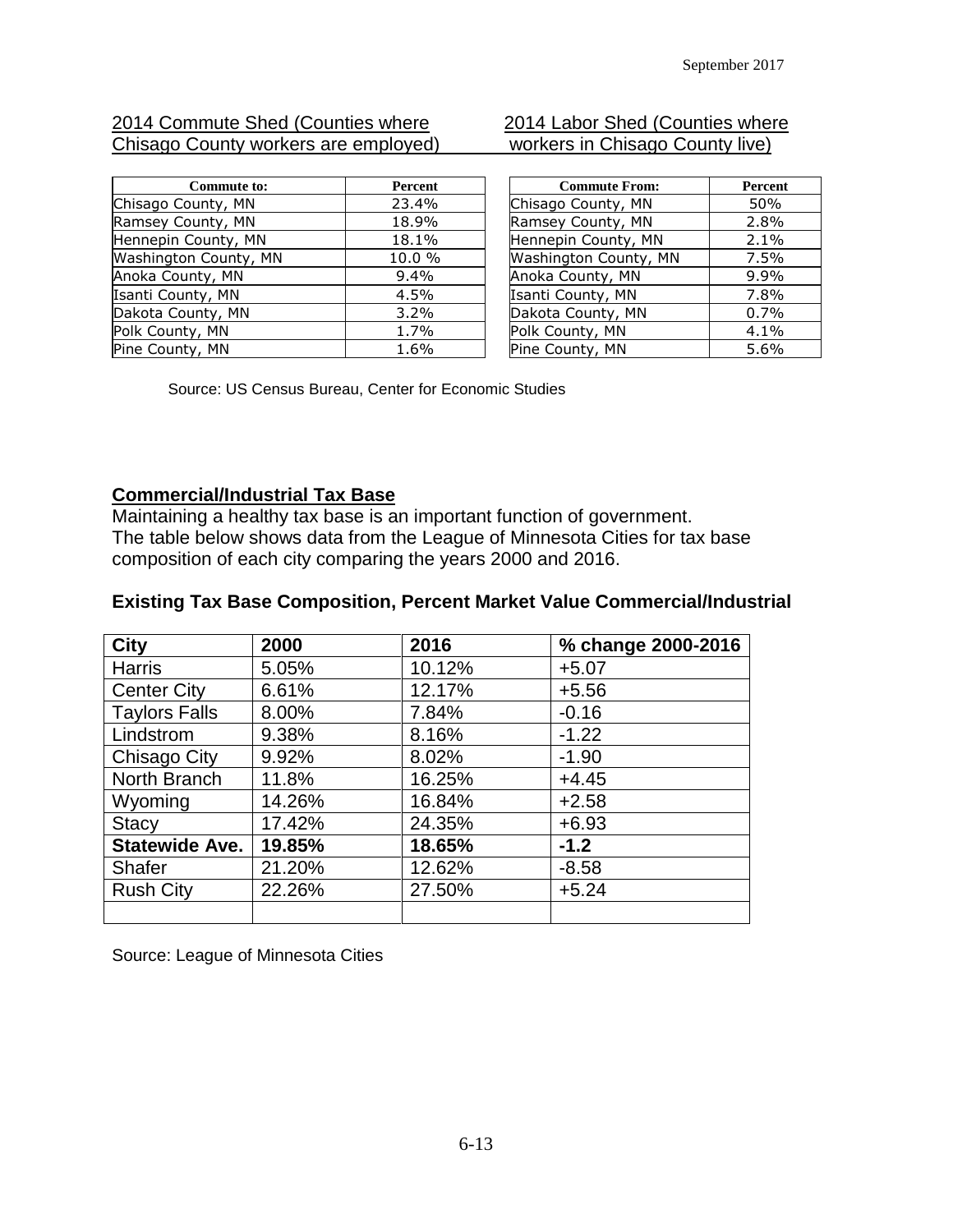|                         | 2002   | 2016   | % change 2002-2016 |
|-------------------------|--------|--------|--------------------|
| Chisago County          | 5.33%  | 8.0%   | $+2.67$            |
| Statewide Ave.          | 15.31% | 12.75% | $-2.56$            |
| Metro Counties Ave.     | 19.81% | 15.01% | $-4.80$            |
| Non-Metro Counties Ave. | 8.94%  |        |                    |

#### **Existing Tax Base Composition, Percent Market Value Commercial/Industrial**

Source: Minnesota Department of Revenue

With the commercial/industrial tax base of Chisago County being only 5.33% in 2000, there was concern that with the addition of the rapidly expanding residential development, steps needed to be taken to maintain a healthy balance to ensure an acceptable residential tax rate. As noted above, by 2016, the commercial/industrial tax base in Chisago County had grown to 8 percent of the market value – an increase of 2.67 percent from 2000. While this increase is a good trend, Chisago County needs to analyze and develop an optimum goal for maintaining a healthy balance in tax base. In any case, it is evident an increase in the commercial/industrial development (to 13 – 18 percent of the County's market value) is necessary in Chisago County. Chisago County would like to see the majority of new commercial/industrial development occur within municipalities where adequate transportation facilities and public water and sewer services are available. Other options should also be looked at including potential commercial/industrial development along I-35 at activity and/or transit centers, and establishment of mixed-use rural village centers at historical unincorporated villages.

In July 2014, Greater MSP released the results of a Business Retention Study of businesses in Chisago County. They received 116 survey responses from businesses located throughout Chisago County. The largest number of survey responses came from businesses in retail trade (29%), manufacturing (22%), other services (10%), health care/social assistance (9%) and financial/insurance (6%).

The surveys reported:

65 businesses had about the same number of jobs and 41 had increased the number of jobs over the past year.

60 businesses expected to keep their number of jobs about the same and 38 expected to increase their number of jobs.

39 businesses had no plans to make major investments, 35 had plans to renovate or expand their current facilities and 34 said they were planning on making major equipment purchases.

61 businesses reported increased sales over the past year and 32 said their sales had been relatively stable over the past year.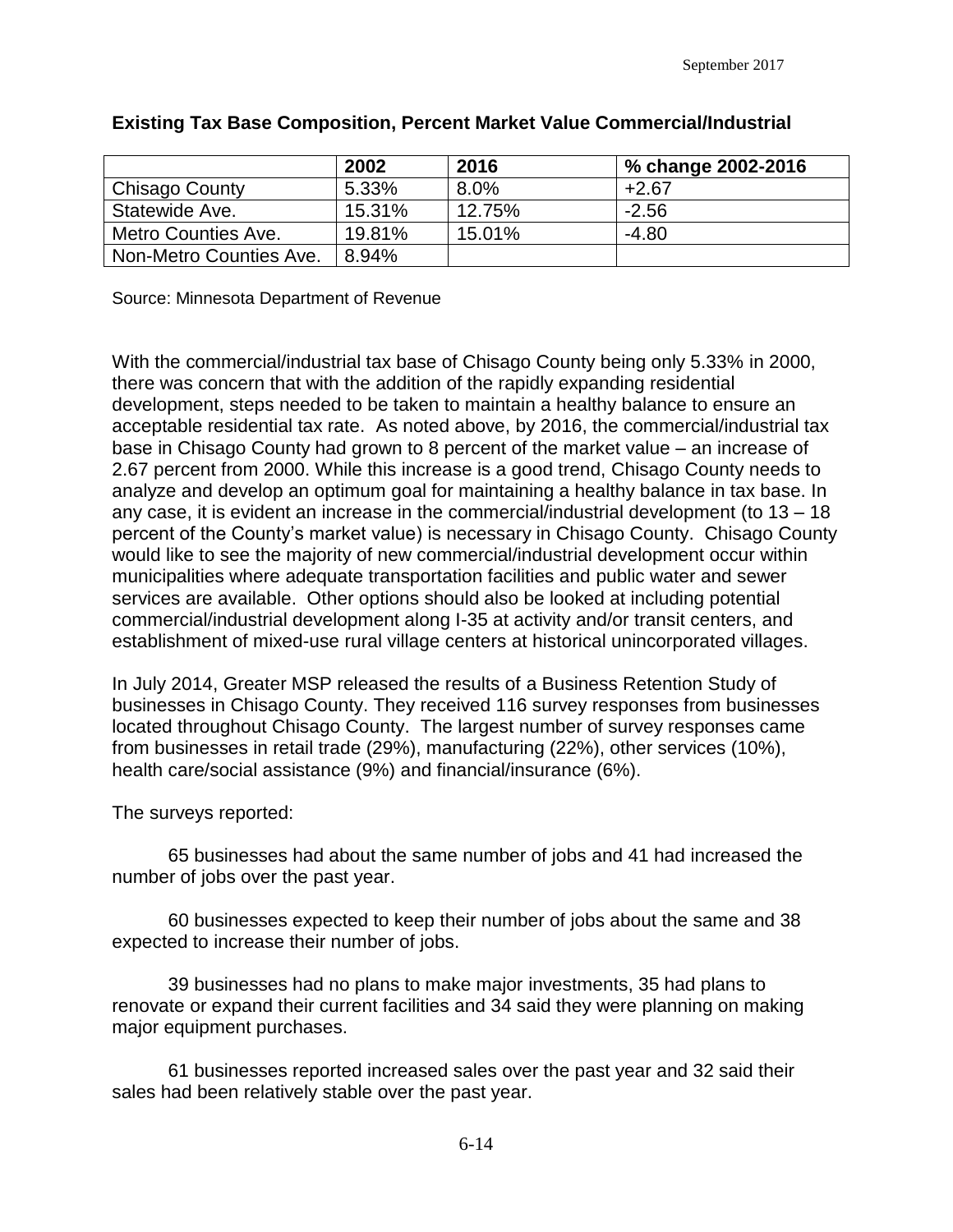54 percent said that their primary market was local, 17 percent said their primary market was the Midwest (including Minnesota) and 11 percent said their primary market was Minnesota.

For community rankings and amenities, those responding indicated that recreational opportunities, K-12 education, crime rate, social organizations and networks and electric reliability were the five highest-rated amenities or attributes for doing business in Chisago County. These are amenities and features of life in Chisago County the County and cities should promote as strong points or reasons to do business in Chisago County.

The surveys also showed local taxes, public transportation, telecommunications/broadband service and rates and customized training programs were the five lowest ranked amenities or attributes of doing business in Chisago County. These are issues the County and cities should work to improve to better life for residents and improve the business climate in Chisago County.

The number of businesses in Chisago County is growing. Businesses in Chisago County benefit from the advantages insofar as suppliers, distributors and services in the Twin Cities are only minutes away. In addition, Chisago County itself has businesses that can provide the services a company might need. There are 21 computer systems design and related services firms, 18 scientific and technical consulting services firms, as well has 11 engineering and R&D services firms in Chisago County. In the last couple of years, there have been large expansions at Polaris Industries, Rosenbauer Minnesota and Hazelden. A large expansion for Premier Marine also was anticipated for 2017.

#### **Current Commercial and Industrial Sites and Future Needs**

The map on page 6-18 shows the land that as of 2017 was zoned commercial/industrial throughout the County. The total amount of land currently zoned commercial or industrial is approximately 5653 acres. This includes both land in municipalities and land in unincorporated areas.

There are sites currently available in Chisago County that are suitable for commercial/industrial development that have the necessary infrastructure in place. Currently there are approximately 310 acres of land available for commercial and industrial sites.

Chisago County is rich with a variety of industrial sites throughout the county. There are ten industrial parks of which seven have available sites for new development.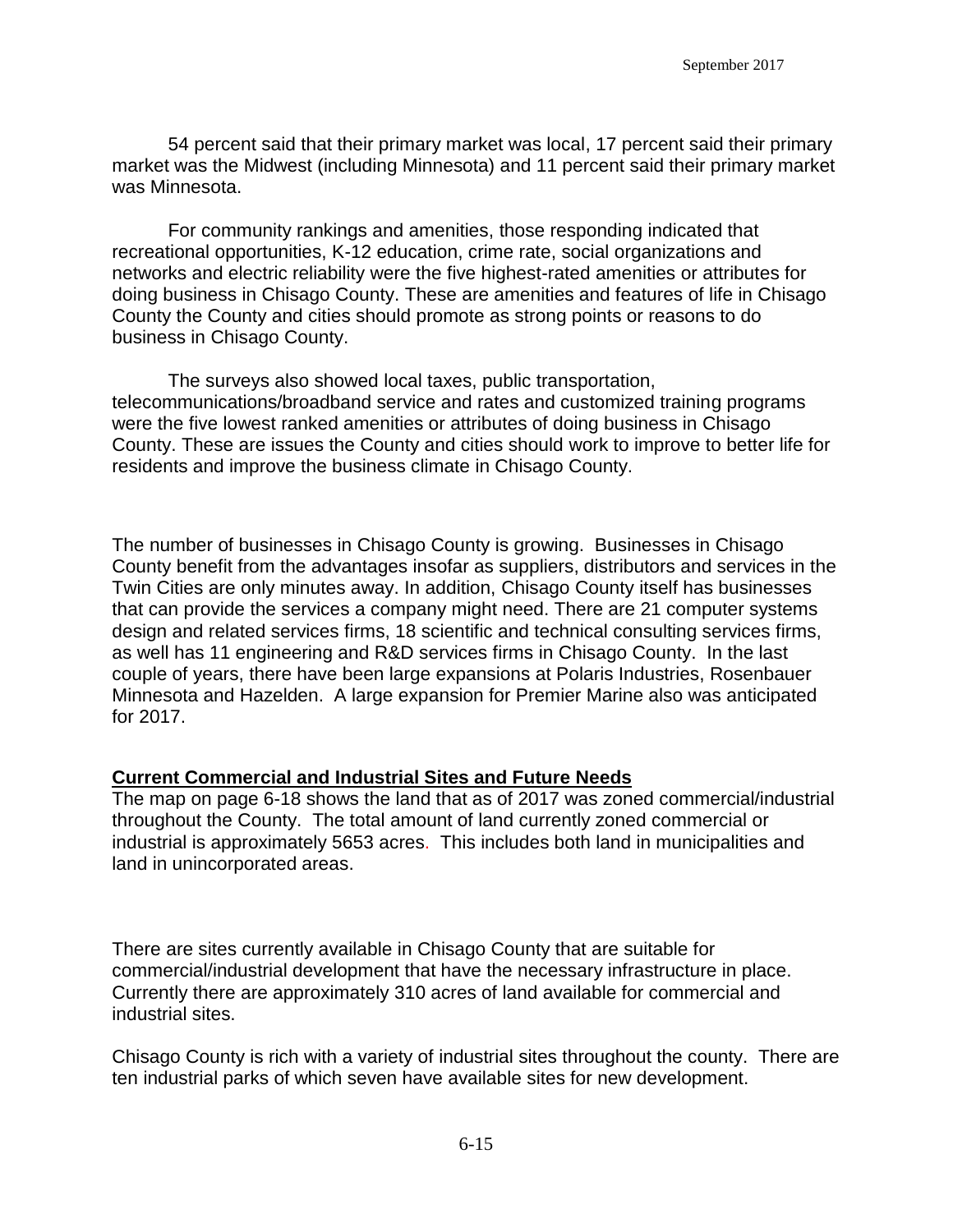#### **Available Industrial Properties:**

#### **Center City** – County Seat Business Park – Per Road

There are six sites available totaling approximately 20 acres. All utilities are available to the site. Uniqueness of this site is it has two internet providers and two energy providers.

**North Branch** – Interstate Business Park – Located on County Road 30 and exposure to I-35. It is the largest certified "Shovel Ready" industrial park in the State of Minnesota. There are approximately 200 acres available for development. This industrial park also has rail access on the St. Croix Valley Shortline Railroad.

**North Branch** – North Branch Industrial Park – Located a few blocks off County Road 30 is the first industrial park in the city. There is one remaining lot available that is nine acres in size. The park is fully served with public utilities.

**Rush City** – In 2015, Rush City purchased land along County Road 30 and abutting the railroad for a new industrial park. There are three parcels equaling about 35 acres. This industrial park is served by the St. Croix Valley Short Line railroad.

**Stacy** – Stacy Ponds is accessed off County Road 30. 17 lots range from just under one acre to just under two acres in size. Lots may be combined for larger parcels. The park has all utilities and is ready for development. The business park sits between County Road 30 and the Carlos Avery Wildlife Management Area.

**Taylors Falls** – The city of Taylors Falls has a ten-acre business park located on County Road 37. The park has full utilities and is parceled into six sites. The city recently received special legislation to provide grants to businesses that develop in the park. The lots go for \$1 as it was funded through tax abatements.

**Wyoming** – The city of Wyoming and the HRA-EDA jointly own a 14-acre parcel that is currently available for light industrial development. It is accessed from County Road 30 but also fronts Interstate Highway I-35. The park is fully serviced with public utilities.

#### **Other Industrial Sites:**

**Chisago City** – The Chisago City Industrial Park (located on Liberty, west of Lofton Avenue) is currently full. Properties near the park not owned by the city are often considered for future industrial development.

**Lindstrom** – The City of Lindstrom is in the process of redeveloping a site in their industrial park (on the northwest corner of Newlander Avenue and Akerson Street) that has an old, dilapidated building on it. It is planned to be demolished in first quarter of 2017 that would provide about a total of five acres for industrial development.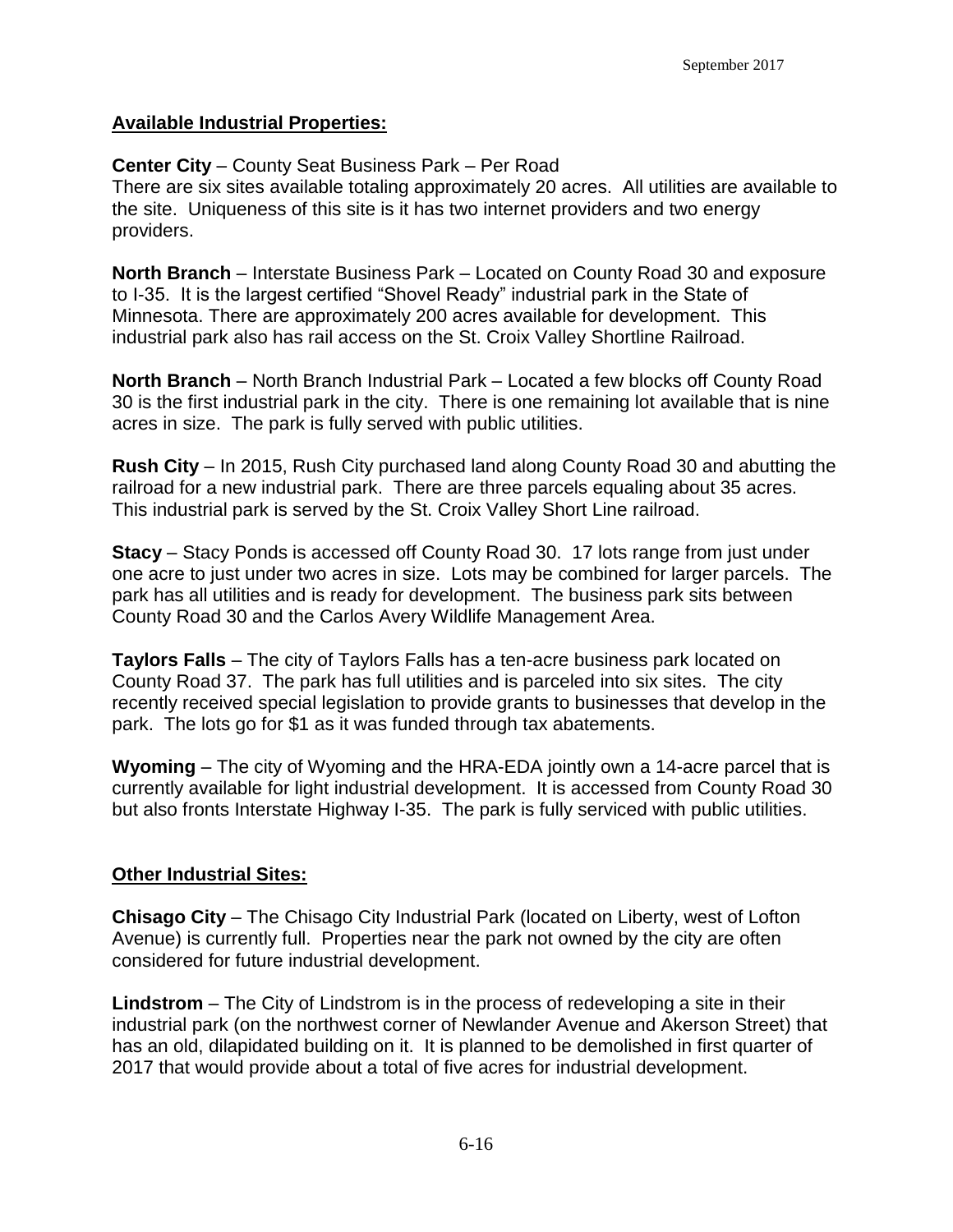**Wyoming** – Wyoming's older industrial park (along Fallbrook Avenue, south of Viking Boulevard) has very little land for new development. Mr. Hallberg of Hallberg Marine has developed much of the park. This park has been a location for existing buildings for businesses to consider.

#### **Rural retail tourism and commercial recreation in Chisago County**

In 2010 and 2011, the County Planning Commission reviewed and discussed how to best accommodate the growing and changing types of rural retail tourism and commercial recreation businesses wanting to locate in in Chisago County. Through several meetings and reviews, the County eventually adopted changes to the Zoning Code on September 21, 2011 that set standards for rural retail tourism businesses. The purpose of the new code (Section 4.15 of the Zoning Code), as stated in the ordinance, are to:

Preserve and celebrate Chisago County's archaeological properties, rural and agricultural heritage and historical landscapes;

Recognize Chisago county's scenic features, exceptional rural ambience and historic sites as desirable local amenities that will draw outside revenue from visitors that is vital to the local economy;

Enhance Chisago County's appeal to visitors who are drawn to its rural atmosphere:

Provide opportunities for new economic growth through Rural Retail Tourism businesses: and

Assist the County's citizens in transition from primarily agricultural land uses to an expanded variety or rural business opportunities as active family farming continues to diminish in Chisago County.

From 2010 – 2013, the County approved eight new or amended commercial recreation conditional use permits. As for rural retail tourism, the county approved 16 new or amended conditional use permits between April 2012 and December 2015 for such activities.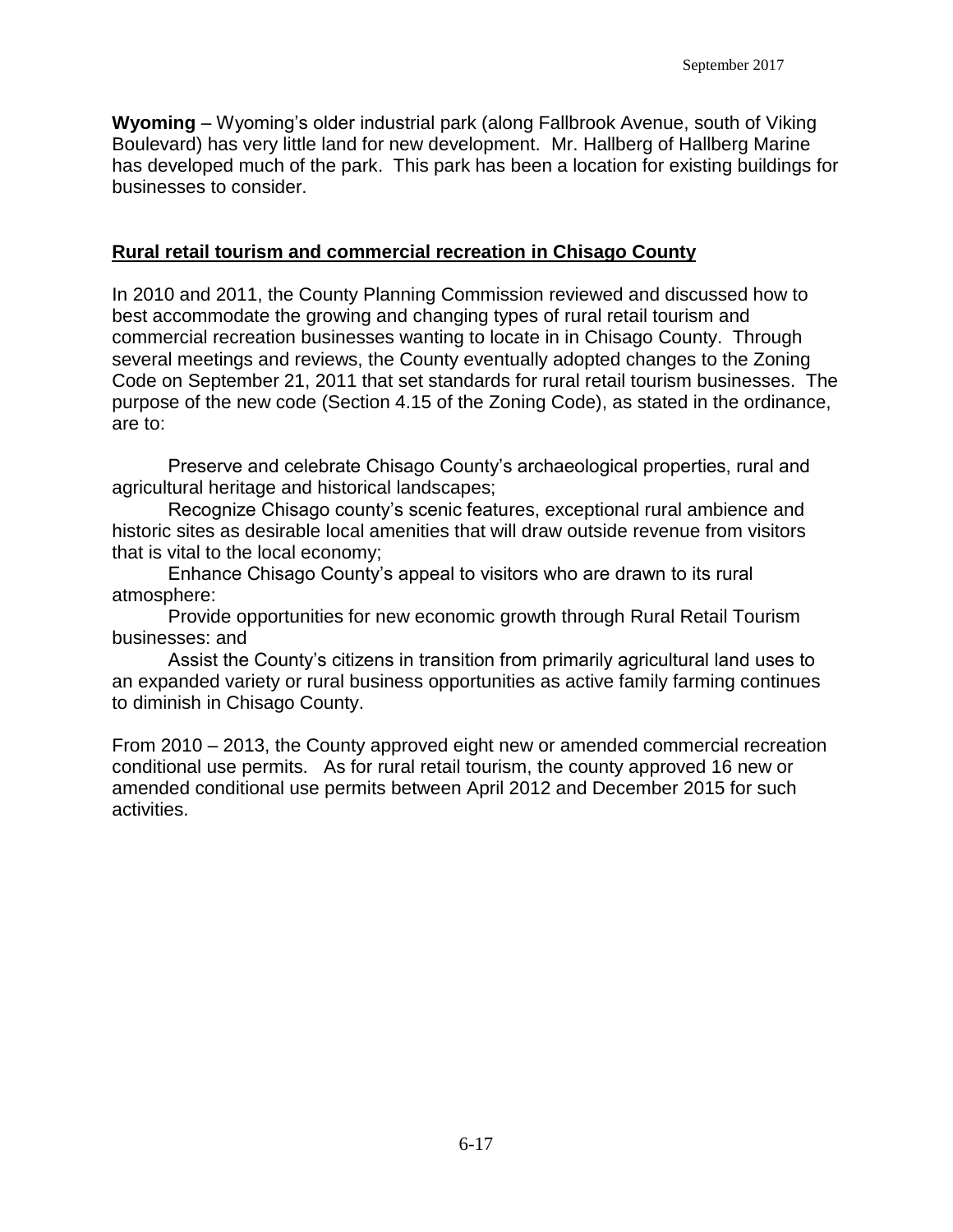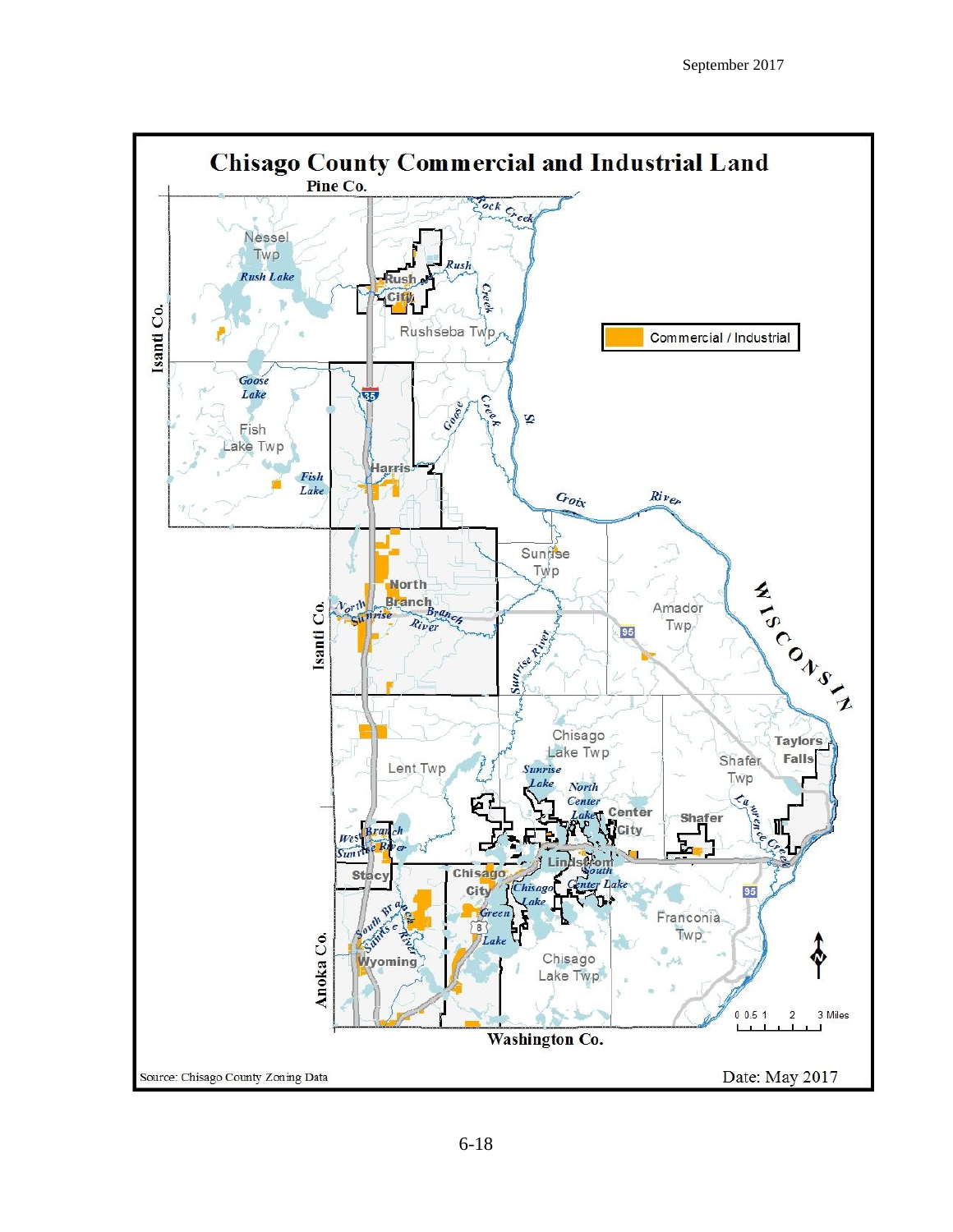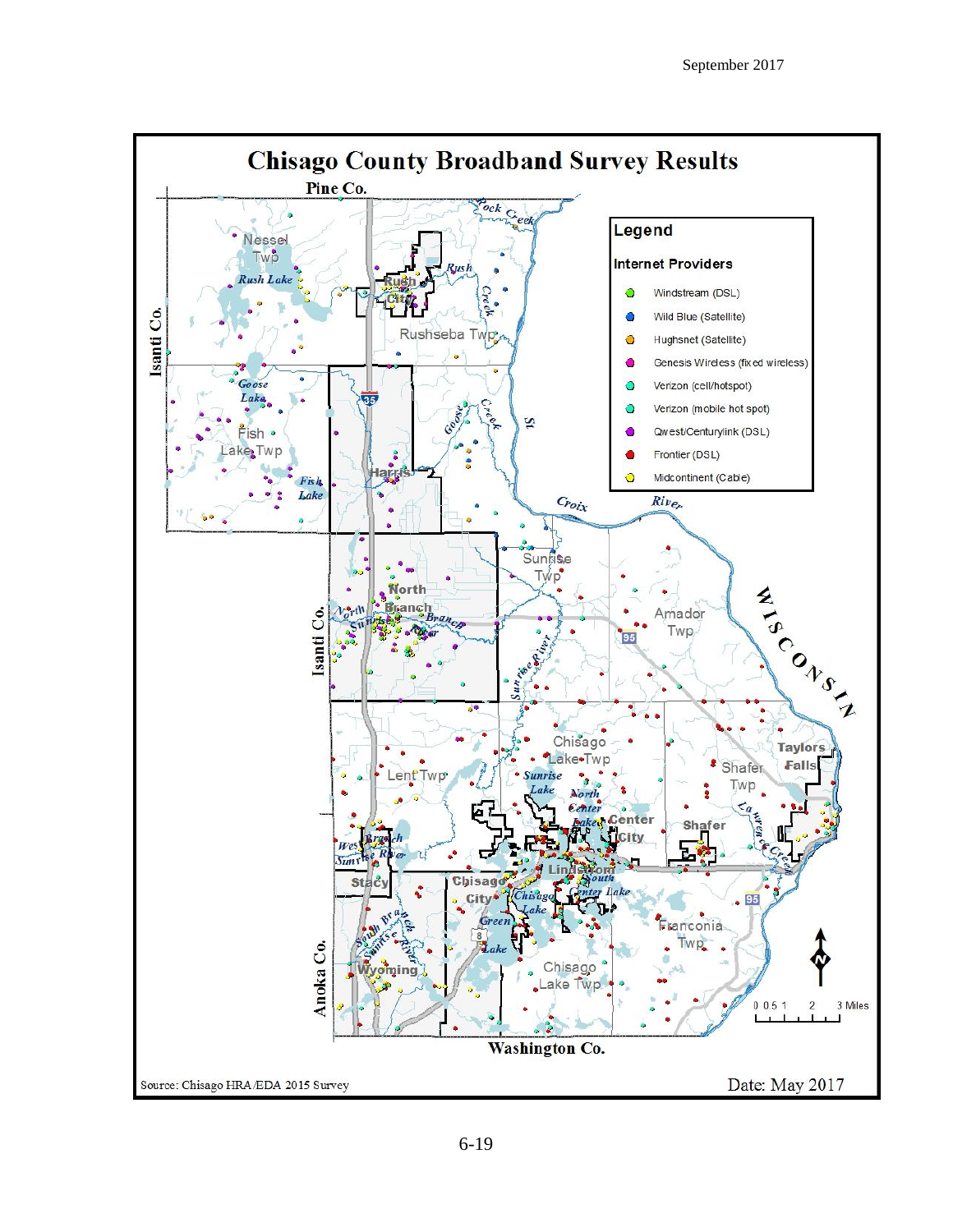The Chisago County HRA-EDA has its own separate Board that approves the goals, policies and work plan of the organization. However, the goals and policies set by this agency should be incorporated into the County's Comprehensive Plan to ensure that the two are working together.

#### **Chisago County HRA-EDA Economic Development Goals and Work plan (below) takes a targeted, proactive approach to business recruitment based on the county's advantages.**

- A. Build relationships with commercial and industrial realtors locally and from the Twin Cities market.
	- a. Attend real estate events to grow relationships and market the county's industrial sites and buildings.
	- b. Determine which realtors and associations to work with the targeted businesses and provide them with information about development opportunities.
- B. Develop a focused marketing program, providing industry specific information to prospects.
- C. Maintain a listing of sites and buildings available by working with communities and realtors and have the sites listed on LOIS that will be provided by DEED, GreaterMSP and MNCAR.
- D. Utilize the tagline "A Natural Resource for Business" to target potential business.
- E. Work with legislators to create legislation so the county would be able to compete better with Wisconsin for business development.
- F. Meet with the Saint Croix Valley Short-line Rail to discuss targeted business.
- G. Work with area developers for potential speculative building options.

#### **Assist communities with redevelopment and filling vacant buildings.**

- A. Maintain an inventory of buildings and vacant sites on the various databases.
- B. Promote commercial sites/buildings to destination type businesses.
- C. Assist existing businesses with their expansion needs.
- D. Create and promote incentive programs to fill the vacant buildings.
- E. Work with communities and developers to remove/redevelop blighted buildings.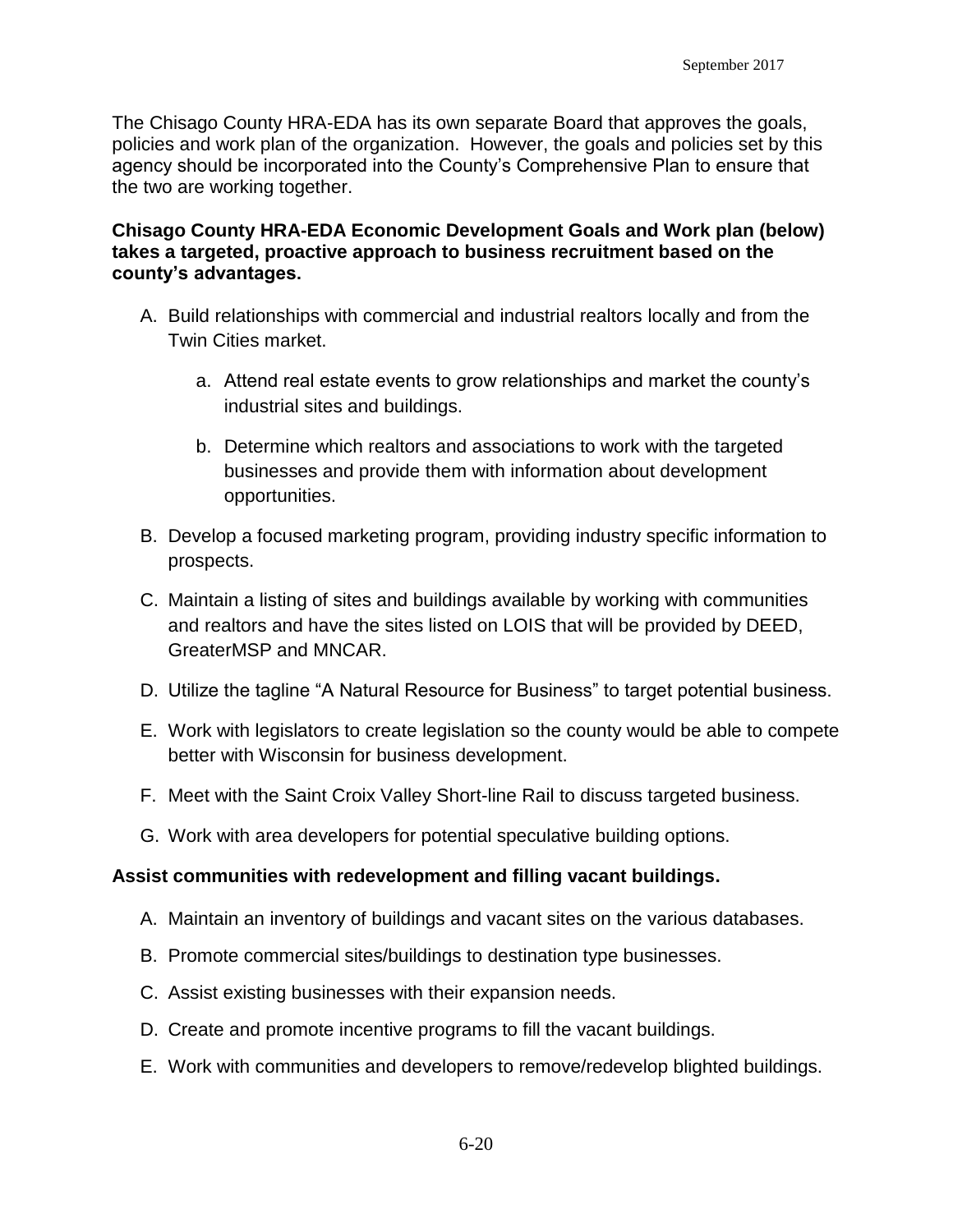F. Work with legislators to support funding for the DEED's Redevelopment programs.

#### **Provide financial and technical assistance to businesses located or locating in Chisago County.**

- A. Continue to provide Small Business Development Center (SBDC) services as a satellite office through the Central Lakes Community College.
- B. Stay informed of resources for businesses and shares those programs with new and expanding businesses.
- C. Support a regional job fair with DEED.
- D. Work with chambers and communities in business retention and expansion (BRE) visits. Create a rotating schedule of visits.
- E. Use the data provided from the *Sales Force* database to enhance the economic climate of Chisago County.
- F. Use the Shovel Ready criteria in preparation for a timely response to developers, realtors and prospects.
- G. Work with DEED's Labor Force Analyst to be prepared with pertinent information about the labor force and promote programs for workforce recruitment and retention.
- H. Provide and market training opportunities for businesses such as: employment law, lending programs and workforce training opportunities.